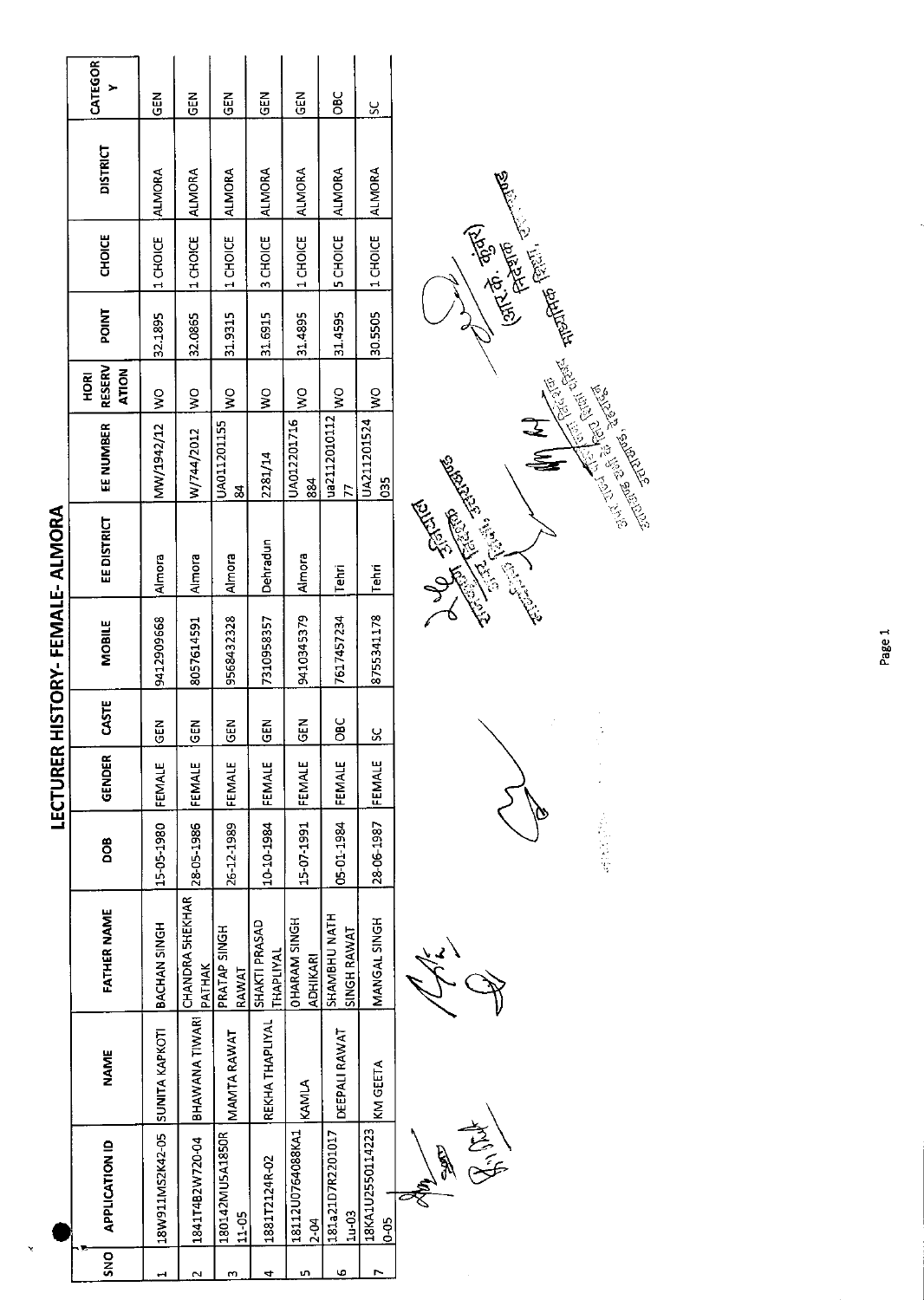|                         | CATEGOR                                      | <b>GEN</b>                              |  |
|-------------------------|----------------------------------------------|-----------------------------------------|--|
|                         | <b>DISTRICT</b>                              | 32.2875  1 CHOICE  BAGESHWAR            |  |
|                         | <b>CHOICE</b>                                |                                         |  |
|                         | <b>POINT</b>                                 |                                         |  |
|                         | <b>RESERV</b><br><b>ATION</b><br><b>HORI</b> | IWO                                     |  |
|                         | EE DISTRICT   EE NUMBER                      | UA021201833                             |  |
| ISTORY-FEMALE-BAGESHWAR |                                              |                                         |  |
|                         | <b>MOBILE</b>                                | 7088801444 Bageshwar                    |  |
|                         | CASTE                                        | $rac{5}{6}$                             |  |
| <b>LECTURER H</b>       | GENDER                                       |                                         |  |
|                         | 80<br>D                                      | 10-11-1989 FEMALE                       |  |
|                         | FATHER NAME                                  | GOKUL SINGH<br><b>DHAPOLA</b>           |  |
|                         | NAME                                         | <b>DHAPOLA</b>                          |  |
|                         | SNO   APPLICATION ID                         | 18338A09B01DU122   BHAWANA<br>$8 - 0.2$ |  |
|                         |                                              |                                         |  |

 $\overline{ }$ 

چ<br>پښې  $\overline{c}$ 

 $\oint_C$ 之间 **RANTING ROOM** 

TELETING FOREST RA<br>KARA ing Santa Road<br>Company Santa Road<br>Company Santa Road  $\begin{pmatrix} 1 & 1 \\ 1 & 1 \\ 1 & 1 \end{pmatrix}$ 化合金 医阴囊的 医心包 医心包 医心包 医心包 计数据

 $\zeta$  )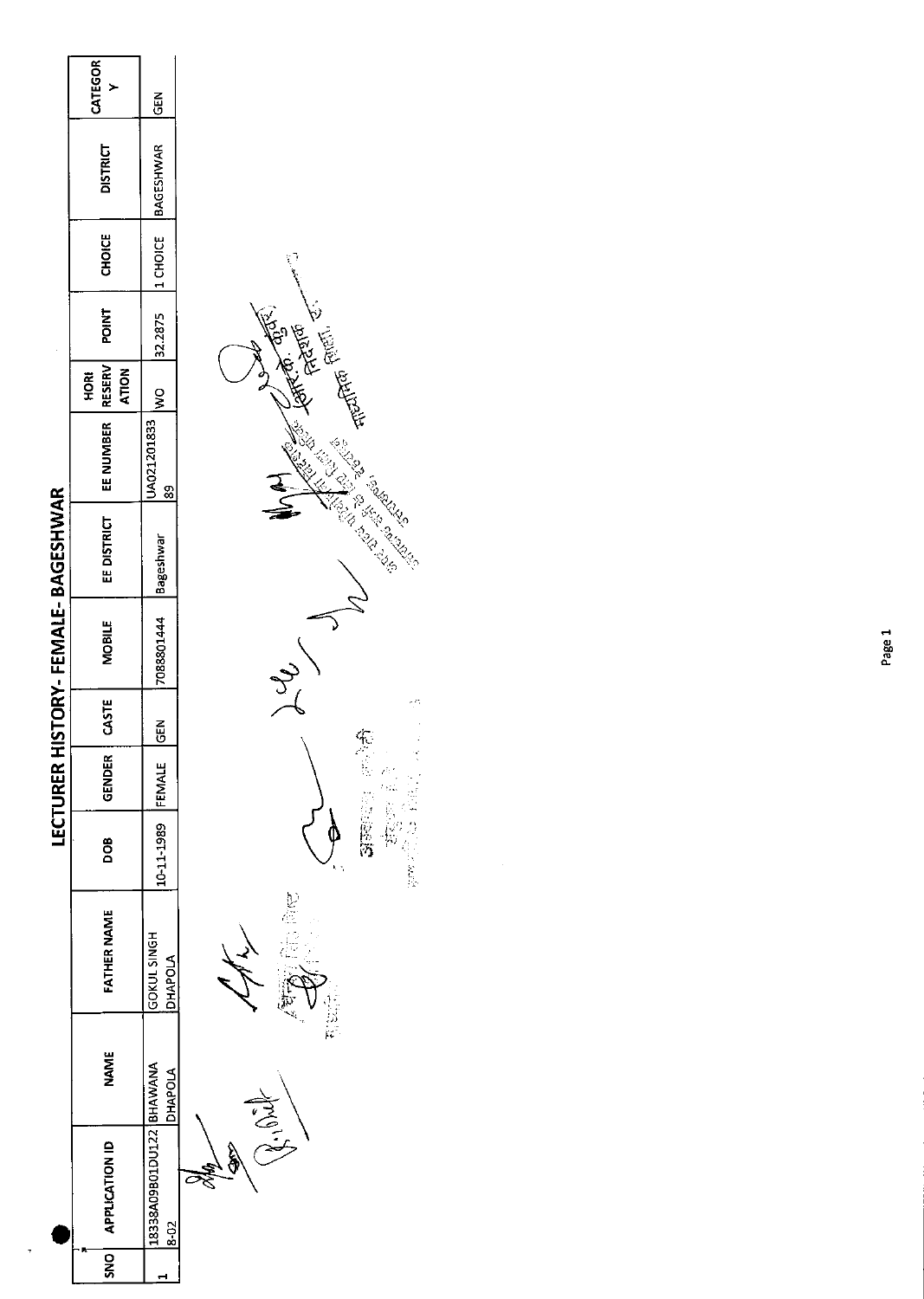|                        | <b>CATEGOR</b>         | $rac{5}{9}$                 |                                                         |
|------------------------|------------------------|-----------------------------|---------------------------------------------------------|
|                        | <b>DISTRICT</b>        |                             |                                                         |
|                        | <b>CHOICE</b>          | 1 CHOICE CHAMOLI            | <b>CONTROLLED STATES</b>                                |
|                        | <b>POINT</b>           | 31.9375                     |                                                         |
|                        | <b>ATION</b><br>호<br>모 | o<br>S                      |                                                         |
|                        | EE NUMBER   RESERV     | UA191201840<br>$\mathbf{r}$ | $\frac{1}{2}$                                           |
|                        | EEDISTRICT             | Rudraprayag                 | <b>Community of Property</b>                            |
| HISTORY-FEMALE-CHAMOLI | <b>MOBILE</b>          | 7017681262                  |                                                         |
|                        | CASTE                  | IGEN                        | ぼうもじ                                                    |
| <b>LECTURER</b>        | GENDER                 |                             | į                                                       |
|                        | <b>DOB</b>             | 24-11-1991 FEMALE           |                                                         |
|                        | <b>FATHER NAME</b>     | DIWAN SINGH                 | ty<br>E<br>im<br>1935<br>1937<br>ぐん<br>$\sum_{i=1}^{n}$ |
|                        | <b>NAME</b>            | <b>KUSUM</b>                | Tag.<br>C                                               |
|                        | APPLICATION ID         | 18092411U1810K7A-           | <b>Gales</b><br>$\frac{8}{5}$                           |
|                        | $rac{1}{2}$            |                             |                                                         |



Page 1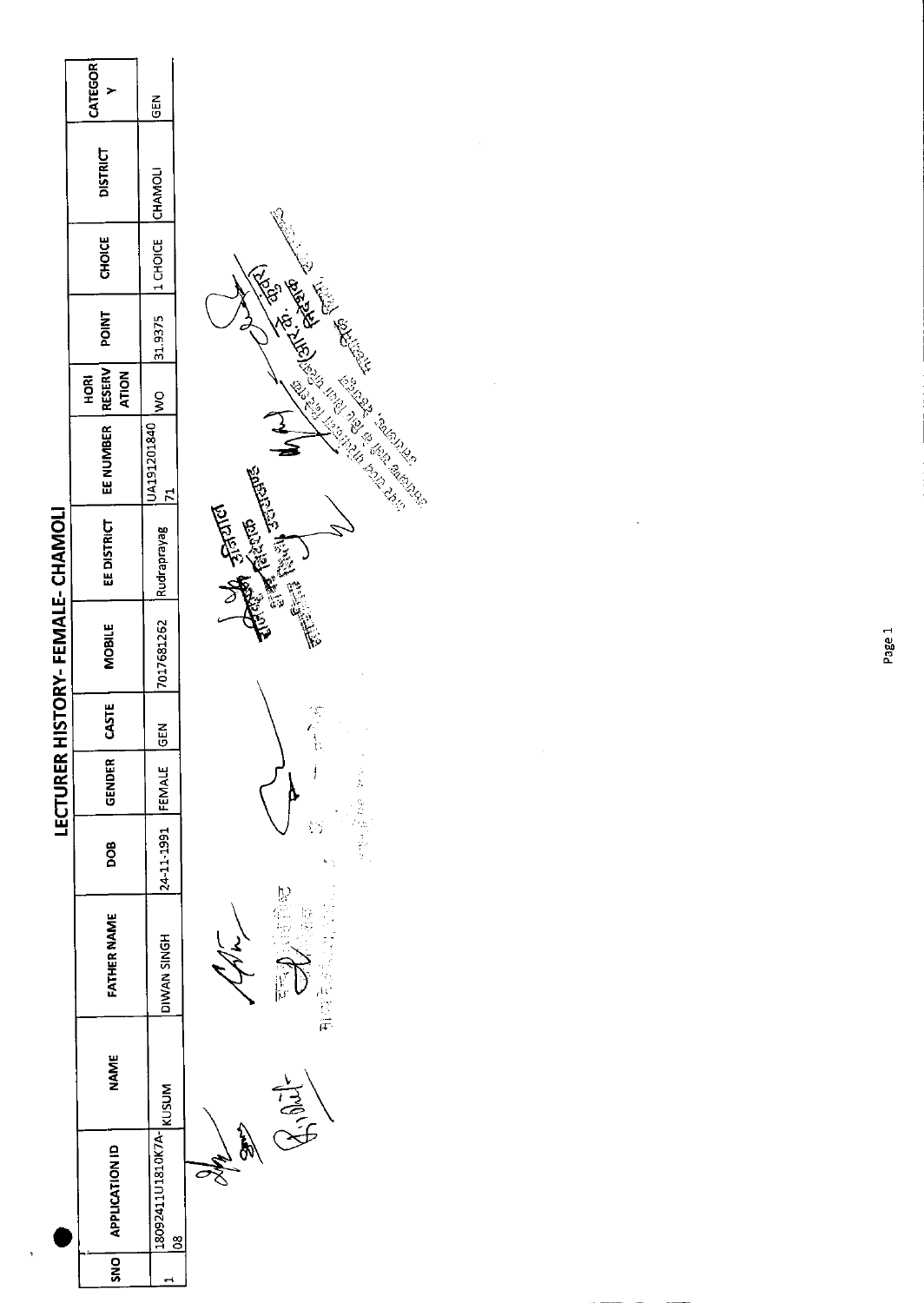|                         | <b>CATEGOR</b>             | GEN-OBC                      | $\frac{2}{9}$                                                            |  |
|-------------------------|----------------------------|------------------------------|--------------------------------------------------------------------------|--|
|                         | <b>DISTRICT</b>            | 33.7085  2 CHOICE   DEHRADUN | 2 CHOICE   DEHRADUN                                                      |  |
|                         | <b>CHOICE</b>              |                              |                                                                          |  |
|                         | <b>POINT</b>               |                              | 33.61                                                                    |  |
|                         | <b>ATION</b><br><b>ROH</b> |                              | $\frac{1}{2}$                                                            |  |
|                         | EE NUMBER   RESERV         | A2412014W51 WO               | JA191201636                                                              |  |
| HISTORY-FEMALE-DEHRADUN | <b>EE DISTRICT</b>         | Uttarkashi                   |                                                                          |  |
|                         | <b>MOBILE</b>              | 9634173030                   | 7248464631 Rudraprayag                                                   |  |
|                         | CASTE                      | <u>පි</u>                    | <b>IGEN</b>                                                              |  |
| LECTURER                | <b>GENDER</b>              |                              |                                                                          |  |
|                         | 80                         | 04-09-1992 FEMALE            |                                                                          |  |
|                         | FATHER NAME                | ISOHAN LAL<br><b>CHAUHAN</b> |                                                                          |  |
|                         | <b>NAME</b>                | NEHACHAUHAN                  |                                                                          |  |
|                         | <b>APPLICATION ID</b>      | 184WN42152110AC-             | 18671529P61310UA SONAM PANWAR BRIJENDER PANWAR 15-03-1991 FEMALE<br>2-02 |  |
|                         | SNO                        |                              |                                                                          |  |

 $\ddot{\phantom{0}}$ 



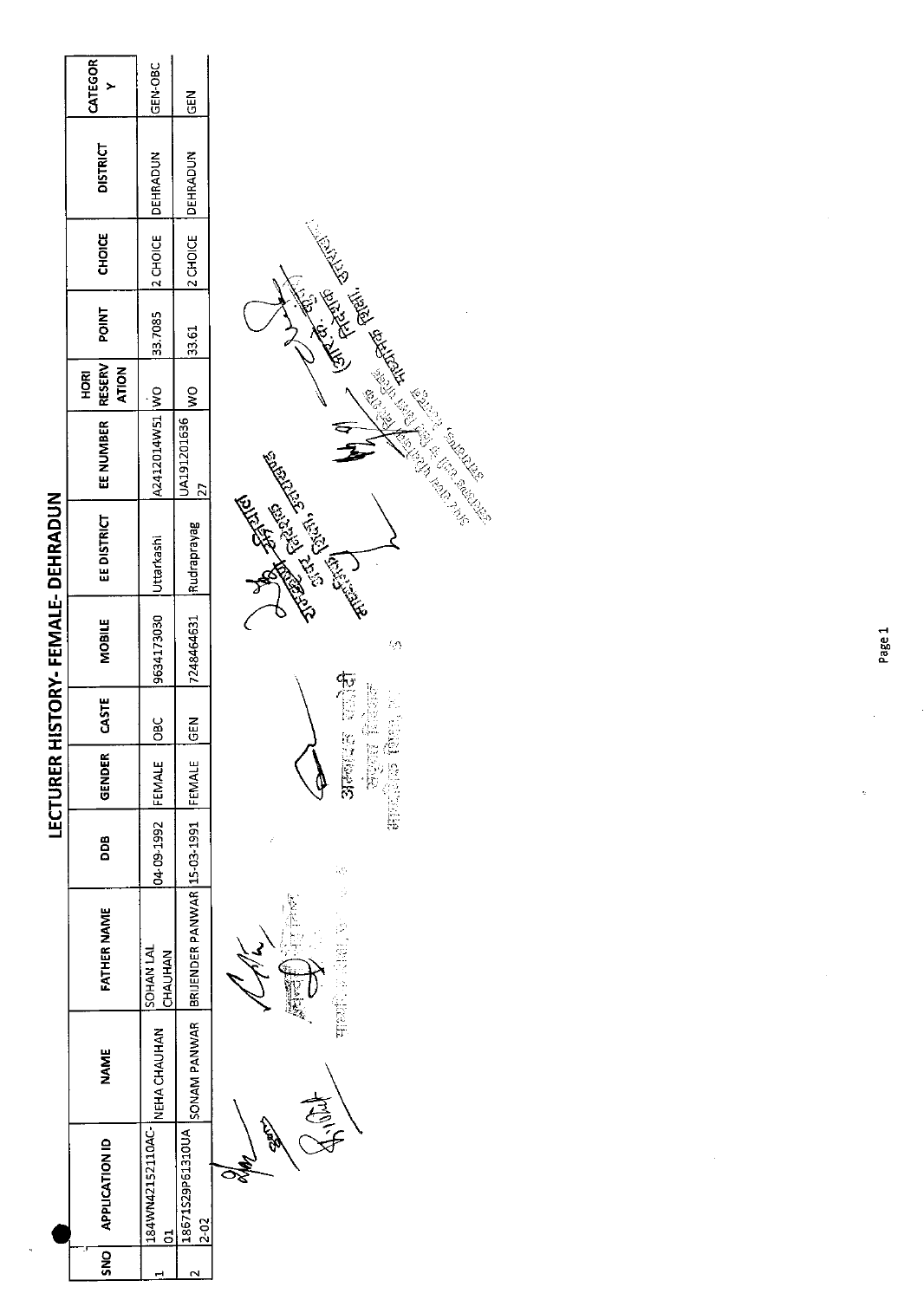| <b>CATEGOR</b><br><b>DISTRICT</b><br><b>CHOICE</b><br><b>NIC</b><br><b>RESERV</b><br><b>ATION</b><br>HORI<br>EE NUMBER<br>EE DISTRICT<br>MOBILE<br>CASTE<br>GENDER<br>8OO<br><b>FATHER NAME</b> | $\frac{2}{3}$<br>HARIDWAR<br>4 CHOICE<br>33.19<br>ş<br>JA211201676<br>2<br>2<br><b>Tehri</b><br>8979434518<br>$\frac{5}{9}$<br><b>FEMALE</b><br>12-10-1992<br>AGDISH PRASAD<br>RANAKOTI | GEN-OBC<br>2 CHOICE HARIDWAR<br>32.9085<br>ջ<br>><br>15435/14<br>Dehradun<br>8126329507<br>$rac{C}{C}$<br>16-06-1984 FEMALE<br>SAJJAD AHMAD | <b>CATCAS RESEARS</b><br><b>Children Control Control</b><br>गन्न सिंह बिच<br>$\frac{1}{2}$ |
|-------------------------------------------------------------------------------------------------------------------------------------------------------------------------------------------------|-----------------------------------------------------------------------------------------------------------------------------------------------------------------------------------------|---------------------------------------------------------------------------------------------------------------------------------------------|--------------------------------------------------------------------------------------------|
|                                                                                                                                                                                                 |                                                                                                                                                                                         |                                                                                                                                             |                                                                                            |
|                                                                                                                                                                                                 |                                                                                                                                                                                         |                                                                                                                                             |                                                                                            |
|                                                                                                                                                                                                 |                                                                                                                                                                                         |                                                                                                                                             |                                                                                            |
|                                                                                                                                                                                                 |                                                                                                                                                                                         |                                                                                                                                             |                                                                                            |
| NAME                                                                                                                                                                                            | RANAKOTI                                                                                                                                                                                | SHAGUFTA<br>PRAVEEN                                                                                                                         | يسم<br>نگري                                                                                |
| <b>APPLICATION ID</b>                                                                                                                                                                           | 181216UR61270KA6 KM PINKI<br>$4 - 01$                                                                                                                                                   | 18451PS3145-06                                                                                                                              | <b>1947</b>                                                                                |
| <b>SNO</b>                                                                                                                                                                                      |                                                                                                                                                                                         |                                                                                                                                             |                                                                                            |

 $\frac{1}{\sqrt{2}}$ 



 $\frac{1}{\sqrt{2}}$ 

التجم<br>مرگه

 $\overline{\mathscr{S}}$ 

J,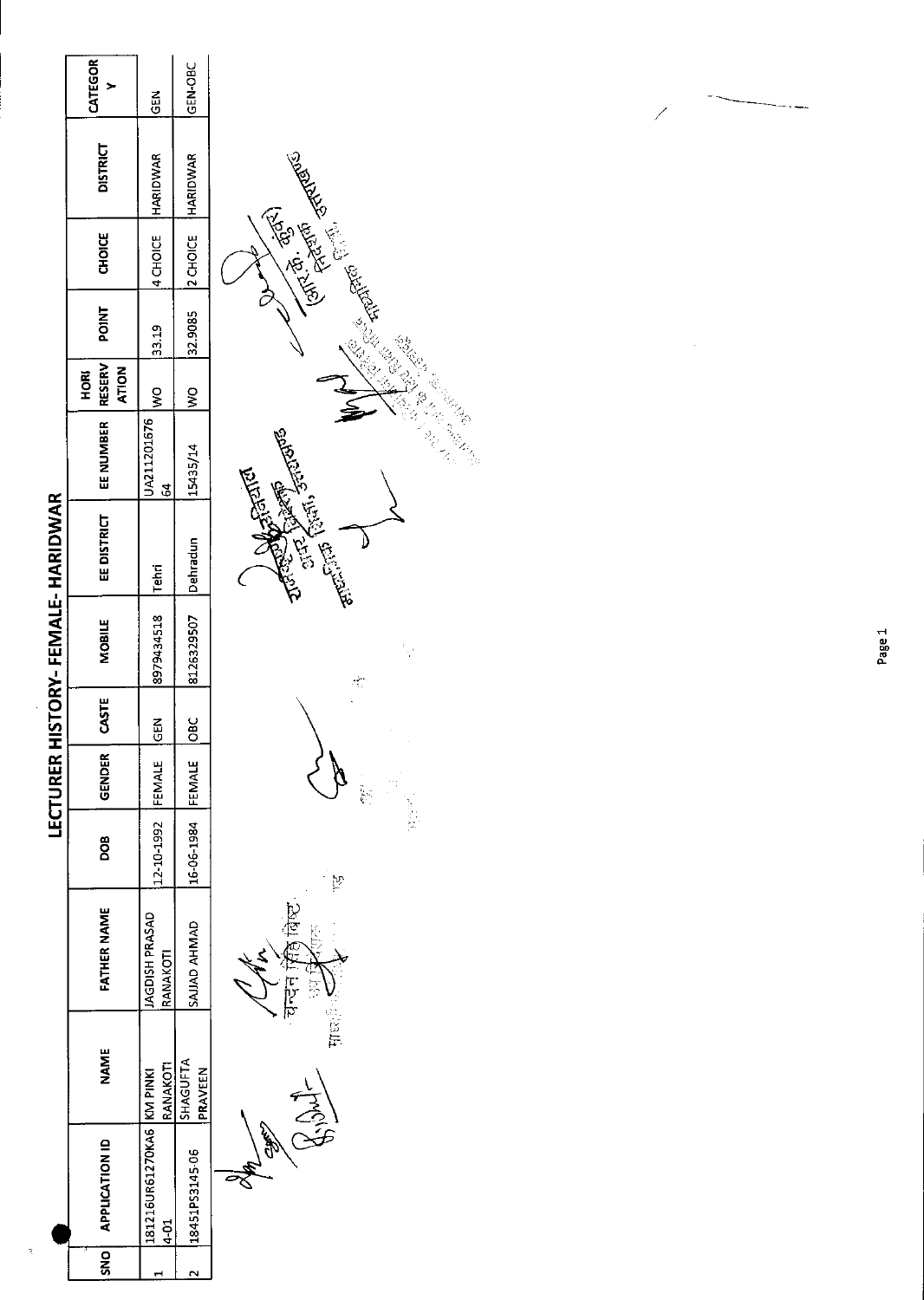| SNO   APPLICATION ID<br>1825W135R-07 | RANJANA NEGI<br>NAME | <b>AGMOHAN SINGH</b><br><b>FATHER NAME</b><br><b>SPA</b> | 23-07-1990 FEMALE<br><b>POB</b> | <b>LECTURER</b><br>GENDER | CASTE<br><b>KON</b> | HISTORY-FEMALE-NAINITAL<br>9760827417   Nainital<br>MOBILE | EE DISTRICT | EE NUMBER   RESERV<br>W352/15 | <b>ATION</b><br><b>HORI</b><br>$\frac{1}{2}$ | <b>POINT</b>    | 32.0365  1 CHOICE NAINITAL<br><b>CHOICE</b> | <b>DISTRICT</b> | <b>CATEGOR</b><br><b>KOD</b> |
|--------------------------------------|----------------------|----------------------------------------------------------|---------------------------------|---------------------------|---------------------|------------------------------------------------------------|-------------|-------------------------------|----------------------------------------------|-----------------|---------------------------------------------|-----------------|------------------------------|
| 180BP320BM5-02 BABITA PANT           |                      | <b>IANARDAN PANT</b>                                     | 04-04-1976 FEMALE               |                           | $\frac{2}{5}$       | Istinish Natcases.che                                      |             | BM5/2003                      |                                              | DFF, WO 31.5285 | 1 CHOICE NAINTAL                            |                 | <b>MOO</b>                   |
|                                      |                      |                                                          |                                 |                           |                     |                                                            |             |                               |                                              |                 |                                             |                 |                              |

 $\ddot{\phantom{a}}$ 

秘密的复数 医学说  $\emph{v}$ English

使任意 光盘反射器 

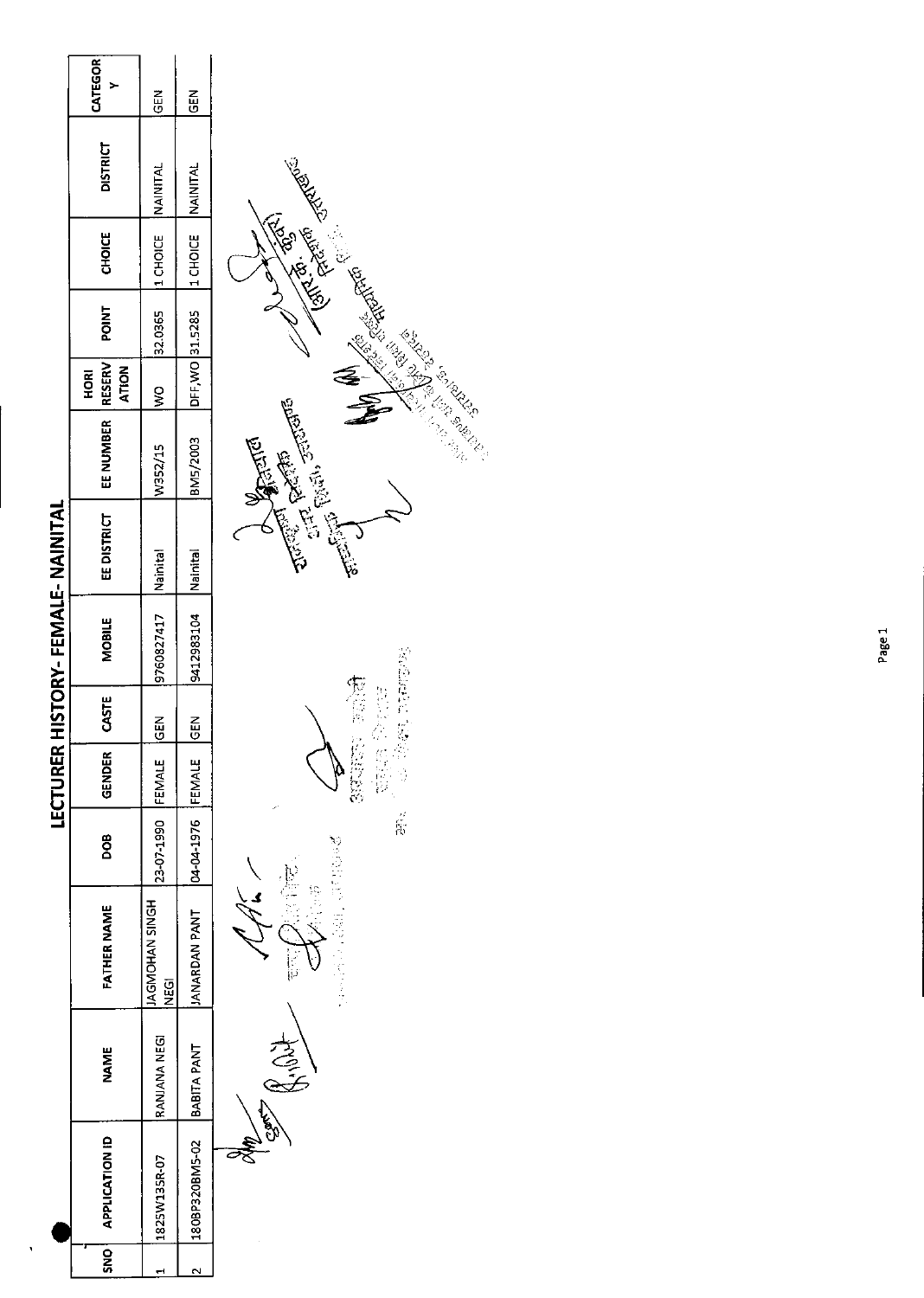|                              | <b>CATEGOR</b>                 | $rac{2}{5}$                        |
|------------------------------|--------------------------------|------------------------------------|
|                              | <b>DISTRICT</b>                |                                    |
|                              | <b>CHOICE</b>                  | 33.3735  1 CHOICE  PAURI           |
|                              | <b>POINT</b>                   |                                    |
|                              | RESERV<br><b>ATION</b><br>HORI | $\frac{1}{2}$                      |
|                              | I EE NUMBER                    | JA191200910                        |
|                              | EE DISTRICT                    |                                    |
| ECTURER HISTORY-FEMALE-PAURI | <b>NIGBILE</b>                 | 7533859168 Haridwar                |
|                              | <b>STE</b>                     | $rac{2}{5}$                        |
|                              | GENDER                         |                                    |
|                              | 80<br>DO                       | 08-07-1990 FEMALE                  |
|                              | FATHER NAME                    | DINESH KUMAR<br>BAJPAI             |
|                              | NAME                           |                                    |
|                              | SNO APPLICATION ID             | 1.18280909A12UA011- ANAMIKA BAJPAI |
|                              |                                |                                    |

 $\ddot{\phantom{1}}$ 



 $\frac{\partial f}{\partial t}$ e<br>Vo

 $\frac{1}{2}$ 

**AND CREATED SERVER AND STATES IN STRAIGHTER** Company Company د ŀ۶

Page 1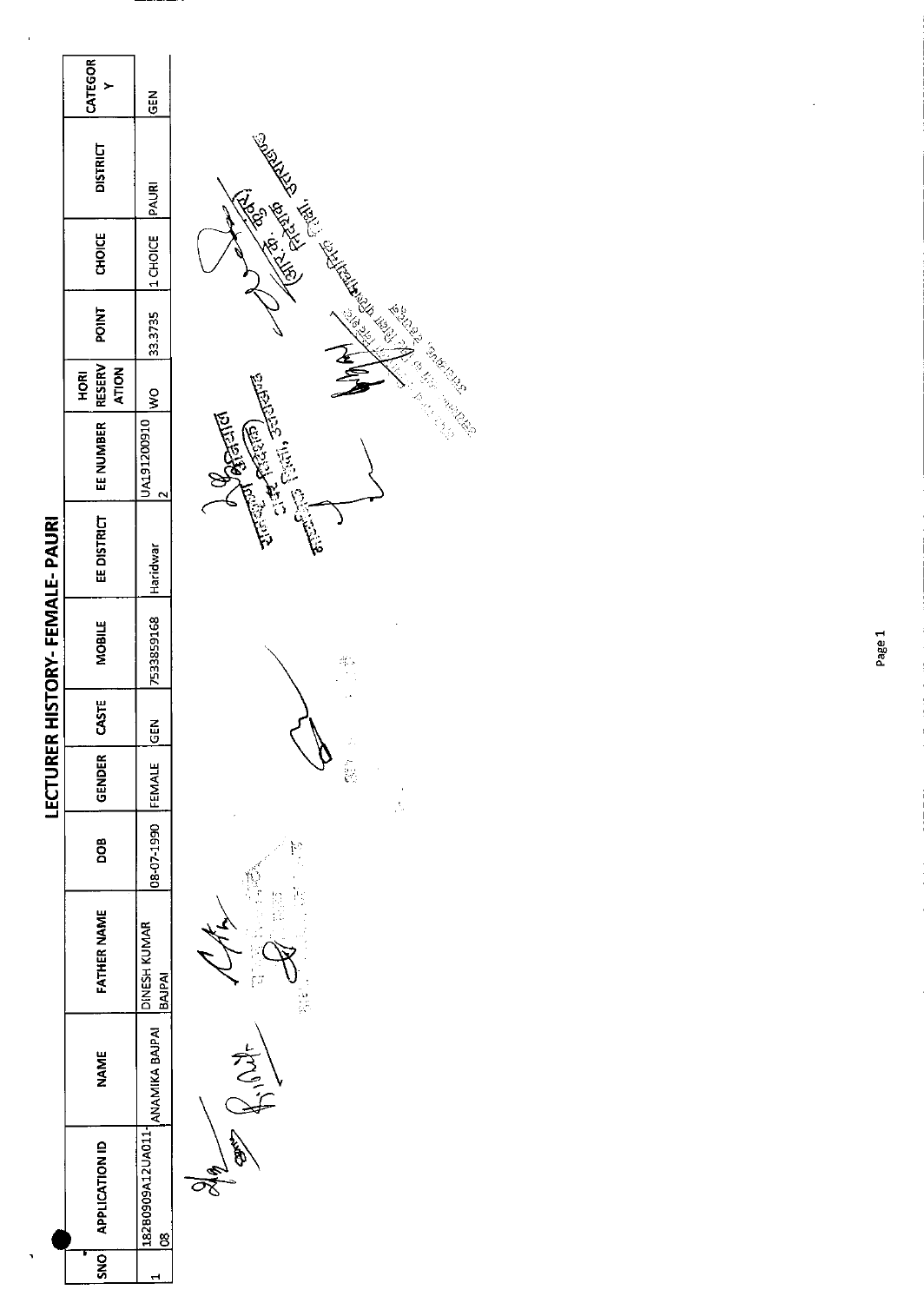|                           | CATEGOR                                      | ă                          | GEN-5T          | $\frac{2}{3}$                           | GEN-OBC                               | $rac{C}{C}$                    | ں<br>م                  |  |
|---------------------------|----------------------------------------------|----------------------------|-----------------|-----------------------------------------|---------------------------------------|--------------------------------|-------------------------|--|
|                           | <b>DISTRICT</b>                              | PITHORAGARH                | PITHORAGARH     | 12 CHOICE PITHORAGARH                   | PITHORAGARH                           | PITHORAGARH                    | PITHORAGARH             |  |
|                           | CHOICE                                       | 1 CHOICE                   | 1 CHOICE        |                                         | 1 CHOICE                              | <b>B</b> CHOICE                | 1 CHOICE                |  |
|                           | POINT                                        | 32.419                     | 31.7715         | 31.4075                                 | 31.3505                               | 31.1755                        | 30.7095                 |  |
|                           | <b>RESERV</b><br><b>ATION</b><br><b>HORI</b> | $\frac{1}{2}$              | $\frac{1}{2}$   | $\frac{1}{2}$                           | $\frac{1}{2}$                         | $\frac{8}{2}$                  | $\frac{8}{2}$           |  |
|                           | EE NUMBER                                    | UA141201884<br>51          | F/2469/2013     | JA051201644<br><u>8</u>                 | UA141201882<br>2                      | JA241201865<br>50              | M/3472/10               |  |
| ISTORY-FEMALE-PITHORAGARH | EE DISTRICT                                  | Pithoragarh                | Pithoragarh     | Dehradun                                | Pithoragarh                           | Uttarkashi                     | Pithoragarh             |  |
|                           | <b>MOBILE</b>                                | 8859755051                 | 8393813999      | 9411312461                              | 9456780040                            | 9639950289                     | 8755936842              |  |
|                           | CASTE                                        | <b>K3D</b>                 | <u>ს</u>        | <b>NED</b>                              | $rac{C}{C}$                           | $rac{C}{C}$                    | <u>ყ</u>                |  |
| <b>LECTURER HI</b>        | GENDER                                       | <b>FEMALE</b>              | FEMALE          | FEMALE                                  |                                       | FEMALE                         | FEMALE                  |  |
|                           | DDB                                          | 17-07-1983                 | 15-09-1989      | 15-04-1977                              | 21-07-1989 FEMALE                     | 05-10-1989                     | 15-06-1989              |  |
|                           | FATHER NAME                                  | VIDYA SAGAR<br>PANDE       | MOHAN SINGH     | POORAN CHAND<br><b>GUPTA</b>            | HIRA SINGH DANU                       | <b>SHIV SINGH</b><br>POKHRIYAL | BISHAN RAM              |  |
|                           | <b>NAME</b>                                  | <b>VINEETA PATNI</b>       | PRIYANKA        |                                         |                                       | POKHARIYAL                     | RAJESHWARI<br>GWASIKOTI |  |
|                           | <b>APPLICATION ID</b>                        | 1814A1U81083PV24<br>$1-01$ | 182169342FP0-02 | 18504G010ARU4162 RENU GUPTA<br>$6 - 04$ | 181A4U1022D8G281 GAYATRI DANU<br>8-02 | 185U7A810212P9R6 REKHA<br>4-07 | 1827M130R4G-02          |  |
|                           | <b>SNS</b>                                   |                            | N               | m                                       |                                       |                                | ю                       |  |
|                           |                                              |                            |                 |                                         |                                       |                                |                         |  |

1

 $\begin{bmatrix} 1 & 0 \\ 0 & 1 \end{bmatrix}$ 口吸 共立 反正管理